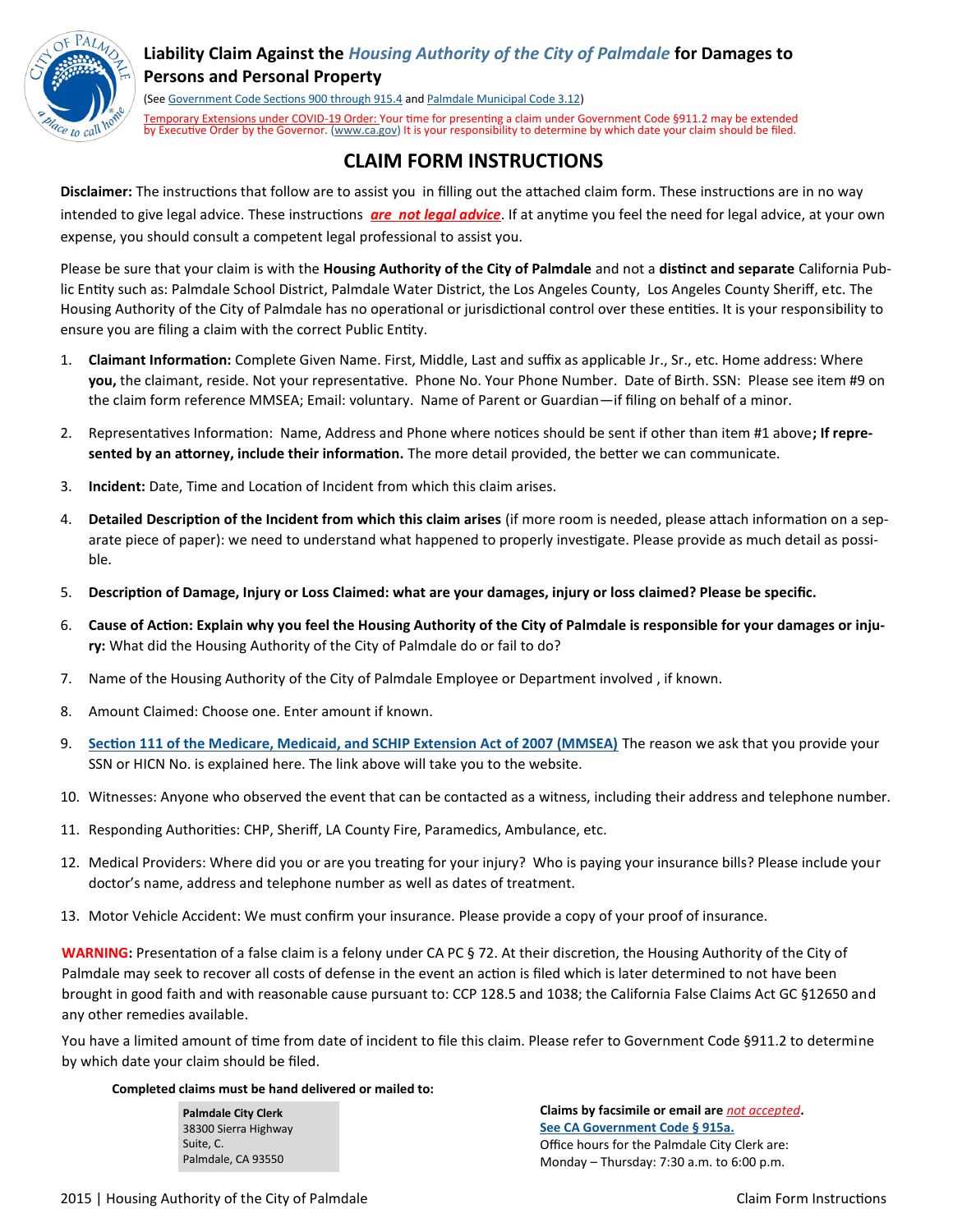| dace to call ho                         | Liability Claim Against the Housing Authority of the City of<br><b>Palmdale For Damages to Persons and Personal Property</b><br>(See Government Code Sections 900 through 915.4 and Palmdale Municipal Code 3.12)<br>Temporary Extensions under COVID -19 Order: Your time for presenting a claim under<br>Government Code §911.2 may be extended by Executive Order of the Governor.<br>(www.ca.gov) It is your responsibility to determine by which date your claim should be | filed.                                                                                | <b>For Official Use Only</b><br>Claim No. ____________________<br>Date Stamp Received |
|-----------------------------------------|---------------------------------------------------------------------------------------------------------------------------------------------------------------------------------------------------------------------------------------------------------------------------------------------------------------------------------------------------------------------------------------------------------------------------------------------------------------------------------|---------------------------------------------------------------------------------------|---------------------------------------------------------------------------------------|
|                                         | Completed claims must be hand delivered or mailed to:<br>Claims by facsimile or email are not accepted.<br>See CA Government Code § 915a.<br>Office hours for the Palmdale City Clerk are:<br>Monday - Thursday: 7:30 a.m. to 6:00 p.m.<br>Friday, Saturday and Sunday: Closed.                                                                                                                                                                                                 | <b>Palmdale City Clerk</b><br>38300 Sierra Highway<br>Suite, C.<br>Palmdale, CA 93550 | $\Box$ U.S. Mail $\Box$ Counter $\Box$ Courier                                        |
| 1. Claimant Information:<br>Full Name:  | <u> 1989 - Johann Stoff, Amerikaansk politiker (* 1908)</u>                                                                                                                                                                                                                                                                                                                                                                                                                     |                                                                                       |                                                                                       |
|                                         | Phone Number: Date of Birth: Date of Birth:<br>Name of Parent or Guardian:<br><u> 1989 - Johann Harry Harry Harry Harry Harry Harry Harry Harry Harry Harry Harry Harry Harry Harry Harry Harry</u>                                                                                                                                                                                                                                                                             | SSN:                                                                                  |                                                                                       |
|                                         | (If filing claim on behalf of a minor)                                                                                                                                                                                                                                                                                                                                                                                                                                          |                                                                                       |                                                                                       |
| 2. Representative Information:<br>Name: | <u> 1989 - Andrea Andrew Maria (h. 1989).</u>                                                                                                                                                                                                                                                                                                                                                                                                                                   |                                                                                       |                                                                                       |
| Address:                                |                                                                                                                                                                                                                                                                                                                                                                                                                                                                                 |                                                                                       |                                                                                       |
|                                         |                                                                                                                                                                                                                                                                                                                                                                                                                                                                                 |                                                                                       |                                                                                       |
|                                         | 3. Incident: Date, Time and Location of Incident from which this claim arises:                                                                                                                                                                                                                                                                                                                                                                                                  |                                                                                       |                                                                                       |
|                                         |                                                                                                                                                                                                                                                                                                                                                                                                                                                                                 |                                                                                       | Time: $\Box$ a.m. $\Box$ p.m. Location: $\Box$                                        |
|                                         | 4. Detailed Description of the Incident from which this claim arises (if more room is needed, please attach additional pages):                                                                                                                                                                                                                                                                                                                                                  |                                                                                       |                                                                                       |
|                                         |                                                                                                                                                                                                                                                                                                                                                                                                                                                                                 |                                                                                       |                                                                                       |
|                                         |                                                                                                                                                                                                                                                                                                                                                                                                                                                                                 |                                                                                       |                                                                                       |
|                                         |                                                                                                                                                                                                                                                                                                                                                                                                                                                                                 |                                                                                       |                                                                                       |
|                                         |                                                                                                                                                                                                                                                                                                                                                                                                                                                                                 |                                                                                       |                                                                                       |
|                                         |                                                                                                                                                                                                                                                                                                                                                                                                                                                                                 |                                                                                       |                                                                                       |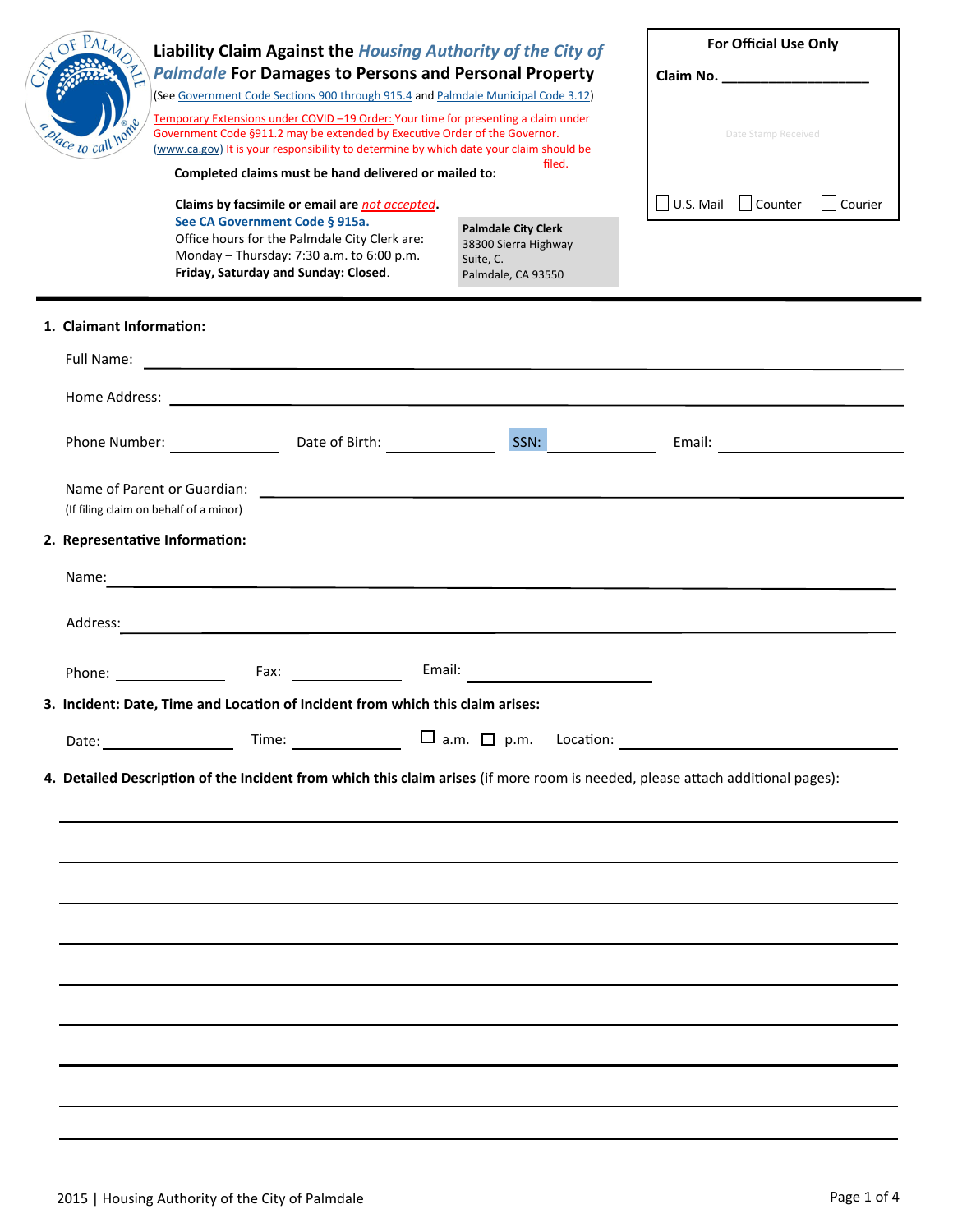

(See [Government Code Sections 900 through 915.4](http://www.leginfo.ca.gov/.html/gov_table_of_contents.html) and [Palmdale Municipal Code 3.12\)](http://www.codepublishing.com/ca/Palmdale/palmdale03/Palmdale0312.html#3.12)

**5. Description of Damage, Injury or Loss Claimed:**

**6. Cause of Action: Explain why you feel the Housing Authority of the City of Palmdale is responsible for your damages or injury:** 

**7. Name of any Housing Authority of the City of Palmdale Employee(s) or Department involved (if known):** 

Name:

#### **8. Amount Claimed:**

- 8a. If the amount claimed is equal to or <u>less **than</u> Ten Thousand Dollars** (\$10,000): As of the date of presentation of the claim, in-</u> cluding the estimated amount of any prospective injury, damage (**property damage requires** *two* **estimates**) or loss, insofar as it may be known, submit your supporting documentation (i.e. bills, invoices, estimates etc.) and show how you arrived at the total amount claimed.
- 8b. If the amount claimed *exceeds* Ten Thousand Dollars (\$10,000): No dollar amount needs to be included in the claim; however, your claim must indicate whether it would be a *limited civil case*. A limited civil case is one where the recovery sought, exclusive of fees, interest and court costs, **does not exceed** Twenty Five Thousand Dollars (\$25,000). An *unlimited civil case*  is one in which recovery sought is **more than** Twenty Five Thousand Dollars (See [CCP § 86\).](http://www.leginfo.ca.gov/cgi-bin/displaycode?section=ccp&group=00001-01000&file=85-89)
- 8c. The amount claimed in this matter is indicated below (choose one):

| $\Box$ ≤ \$10,000.00 |  |
|----------------------|--|
|----------------------|--|

■ LIMITED CIVIL CASE ■ UNLIMITED CIVIL CASE

(Enter Dollar Amount if Known)

To comply with the [CA Government Code § 910 through 915.4](http://www.leginfo.ca.gov/.html/gov_table_of_contents.html) you are required to provide the information requested above. With regard to providing your SSN, see item 9 below. In order to conduct a timely investigation and work with you towards a possible resolution of your claim, the Housing Authority of the City of Palmdale requests that you read, review and or answer the following:

### **9. [Section 111 of the Medicare, Medicaid, and SCHIP Extension Act of 2007 \(MMSEA\)](https://www.cms.gov/Medicare/Coordination-of-Benefits-and-Recovery/Mandatory-Insurer-Reporting-For-Group-Health-Plans/Overview.html)**

Effective January 1, 2010, the above Federal Act (MMSEA) requires all R.R.E.'s (Responsible Reporting Entities) that include the Housing Authority of the City of Palmdale to report all claims involving payments for bodily injury and or medical treatment rela-tive to your claim with the City. As such, we are requesting you provide your Social Security Number (SSN) and or your [Health In](http://www.cms.gov/Medicare/Coordination-of-Benefits-and-Recovery/Mandatory-Insurer-Reporting-For-Non-Group-Health-Plans/Downloads/New-Downloads/HICN-SSN-Collection-NGHP-Model-Language.pdf)[surance Claim Number \(HICN\)](http://www.cms.gov/Medicare/Coordination-of-Benefits-and-Recovery/Mandatory-Insurer-Reporting-For-Non-Group-Health-Plans/Downloads/New-Downloads/HICN-SSN-Collection-NGHP-Model-Language.pdf) as applicable. If you are receiving Medi-Cal benefits, we are required to report your claim to DCHS - California Department of Health Care Services. Not providing this information will delay your claim processing and any settlement you would be due.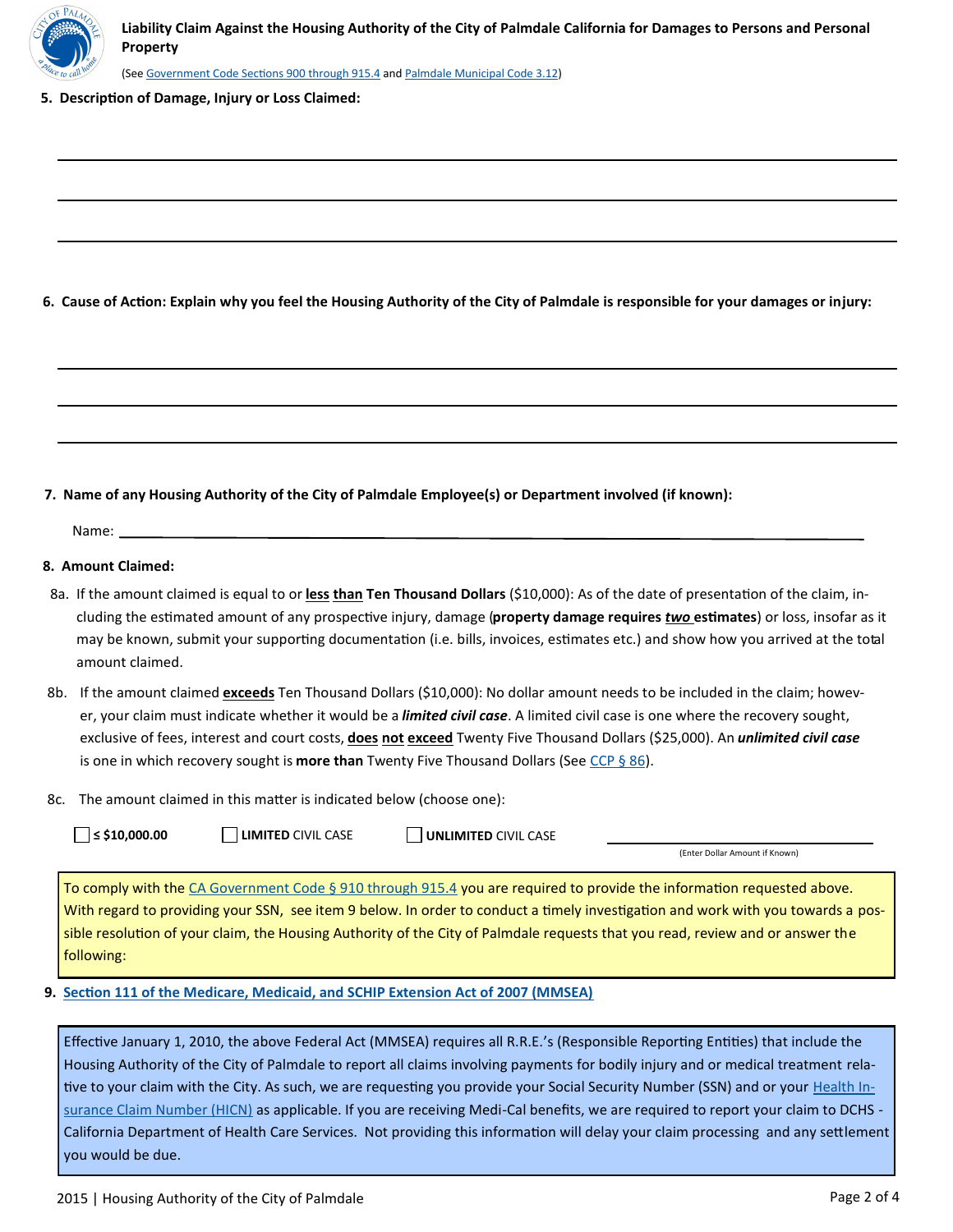

**Liability Claim Against the Housing Authority of the City of Palmdale California for Damages to Persons and Personal Property** (See [Government Code Sections 900 through 915.4](http://www.leginfo.ca.gov/.html/gov_table_of_contents.html) and [Palmdale Municipal Code 3.12\)](http://www.codepublishing.com/ca/Palmdale/palmdale03/Palmdale0312.html#3.12)

**10. Name, Address and Phone Number of any Witnesses that Observed the Incident from which this claim arises:** 

**11. Responding Authorities and or Emergency Medical Services (police, fire, ambulance) and report number (if known):** 

**12. Medical Providers - Name, Address and Phone Number of any doctor, hospital or facility providing medical care:** 

**13. Motor Vehicle Accident - if your claim relates to an MVA , provide the following information and attach proof of insurance:** 

| Insurance Company: | Policy No. | Claim No. |
|--------------------|------------|-----------|
|                    |            |           |

Name of Contact: Phone No. Email:

**14. Scene Diagram:** 

**To better assist us in our investigation and to pinpoint the subject location in question, to the best of your ability, draw the incident scene (a diagram template is included in this packet) that includes relevant and identifiable landmarks including the cardinal direction [NORTH](https://en.wikipedia.org/wiki/Cardinal_direction) as it relates to the scene; also include in your rendering: cross streets, road signs, other distinguishable markings, measurements, intersections, sidewalks, businesses etc. which will allow the City to properly investigate** *your claim.* 

**WARNING:** Presentation of a false claim is a felony under [CA PC § 72.](http://www.leginfo.ca.gov/cgi-bin/displaycode?section=pen&group=00001-01000&file=67-77) At their discretion, the Housing Authority of the City of Palmdale may seek to recover all costs of defense in the event an action is filed which is later determined to not have been brought in good faith and with reasonable cause pursuant to: CCP [128.5](http://www.leginfo.ca.gov/cgi-bin/displaycode?section=ccp&group=00001-01000&file=128-130) and [1038;](http://www.leginfo.ca.gov/cgi-bin/displaycode?section=ccp&group=01001-02000&file=1021-1038) the California False Claims Act [GC §12650](http://www.leginfo.ca.gov/cgi-bin/displaycode?section=gov&group=12001-13000&file=12650-12656) and any other remedies available.

You have a limited amount of time from date of incident to file this claim. Please refer to Government Code §911.2 to determine when you need to file your claim.

The undersigned states that he or she is the person making the above stated claim and or is a person representing said claim and acting on behalf of the claimant above named and declares under the penalty of perjury under the Laws of the State of California that the foregoing is true and correct insofar as is known as of this date.

|                                                                                                                                                                   |                                | Signature:  | Date:         |  |  |  |  |
|-------------------------------------------------------------------------------------------------------------------------------------------------------------------|--------------------------------|-------------|---------------|--|--|--|--|
| (Indicate Relationship)                                                                                                                                           | (Print Name of Person Signing) | (Signature) | (Date Signed) |  |  |  |  |
| Be advised: Palmdale Municipal Code 3.12.030 Form of Claim states: All claims shall be made in writing and verified by the claimant or by his or her quardian,    |                                |             |               |  |  |  |  |
| conservator, executor or administrator. No other agent, including the claimant's attorney, may sign the claim. No claim may be filed on behalf of a class of per- |                                |             |               |  |  |  |  |

sons unless individually verified by every member of that class as required by this section. In addition, all claims shall contain the information required by California [Government Code Section 910.](http://www.leginfo.ca.gov/.html/gov_table_of_contents.html) (Ord. 1337 § 2, 2007)